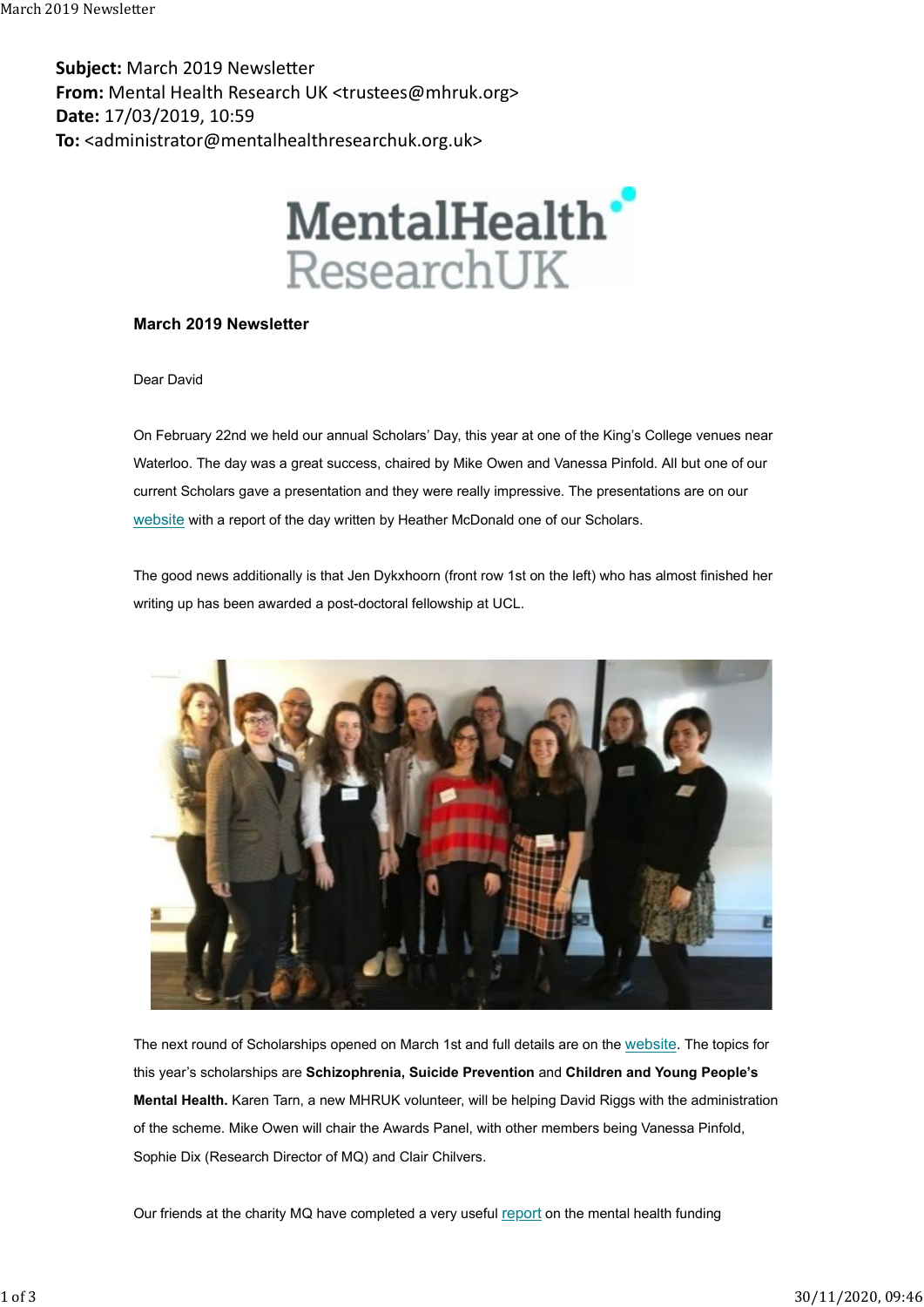landscape. It is an easy read and tells the grim story of how small the pot of money for mental health research is still. March 2019 Newsletter<br>landscape. It is an easy read and tells the grim story of how small the pot of money for mental health<br>research is still.

## Fundraising opportunities



Ultra Challenge Series 2019. Why not take part in a Challenge for Mental Health Research UK, just like Andrea did: "It was tough but enjoyable and the staff at Ultra Challenge were amazing." Are you a regular walker and new to endurance events? Perhaps a seasoned trekker looking for testing adventures, or even a marathon runner wanting to 'up' your distance? Whether it's along magnificent coastal scenery, or in stunning open countryside, there's an Ultra Challenge for you. You can find more detail here.

Would you like to take part in the Great North Run on Sunday 8th September 2019 for Mental Health Research UK? We have been fortunate enough to be allocated eight places for this event. If you are interested in running and raising valuable funds for MHRUK, please register your interest with trustees@mhruk.org. We will contact you with the terms and conditions. The allocation will be on a 'first come, first served' basis. The closing date is 2nd July.



Thank you for all your interest in our work and your support in so many different ways. Clair Chilvers Chair of Trustees